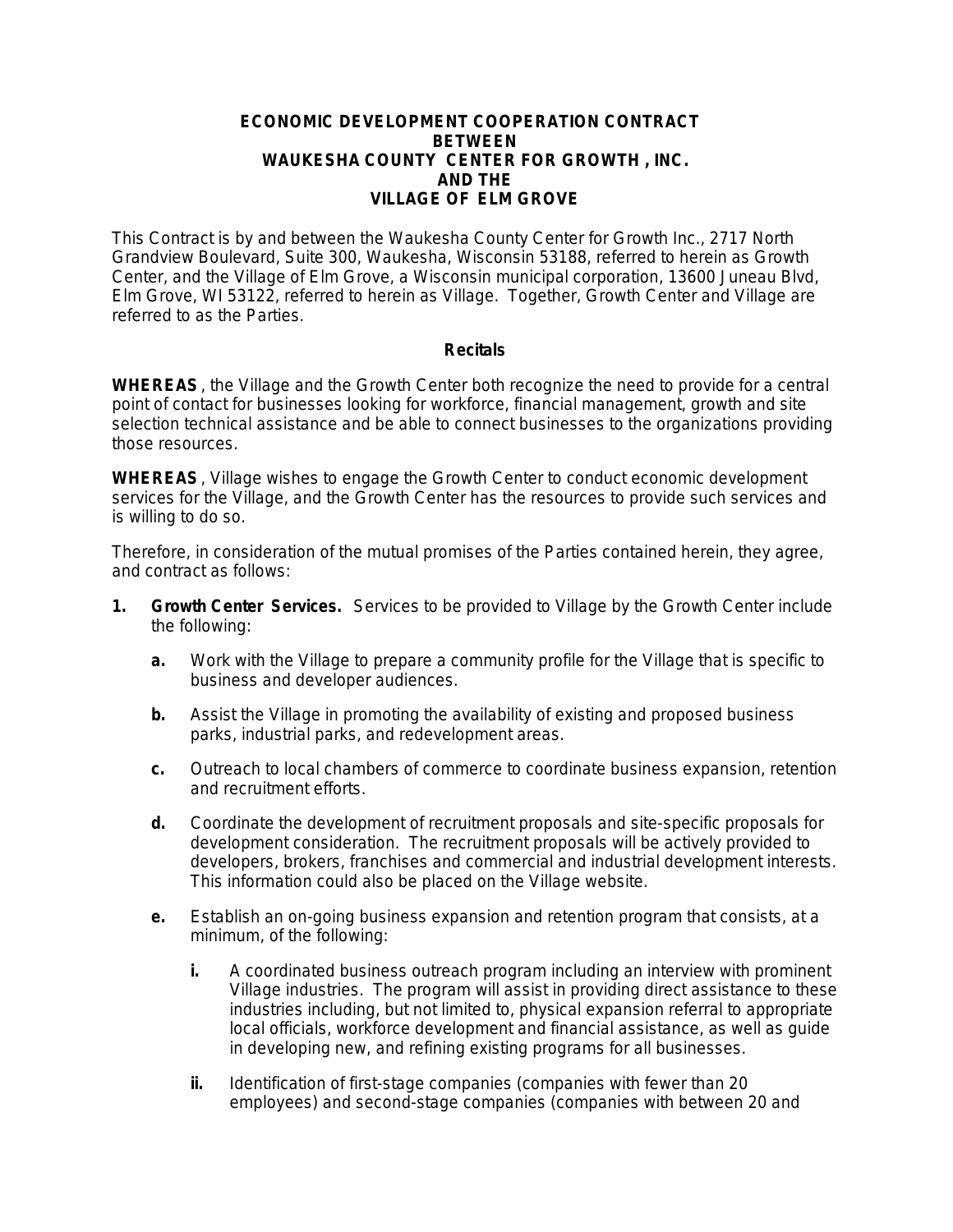approximately 100 employees and no more than \$50 million in annual sales), and the development and offering of cooperative programs and technical assistance to them.

- **f.** Assist existing businesses per direct contact or referral from the (Mayor, President, Chair) or designee and report findings and resolution to the respective party. When meeting with local companies, Growth Center staff will provide information on existing state and federal economic development assistance programs that provide funding to help meet the needs of local businesses, including those that offer low-interest loans, tax credit programs and workforce development assistance.
- **g.** Continue the implementation of a targeted business recruitment program that includes emphasis on the following:
	- **i.** Second-stage companies or those companies with between 20 and approximately 100 employees and no more than \$50 million in sales.
	- **ii.** Milwaukee 7 or regional industry targets.
- **h.** Provide assistance through the development of customized proposals to businesses interested in establishing a location within the Village from reliable sources. This activity includes providing copies of such proposals (unless deemed confidential), when requested, to the (Mayor, President, Chair) and provide status updates on proposals presented to businesses.
- **i.** Access to commercial research and market data in a recognized commercial real estate database.
- **j.** Evaluate and potentially participate in the following if the Parties deem it beneficial:
	- **i.** Trade show events, commercial real estate events.
	- **ii.** Milwaukee 7 marketing activities.
- **k.** Author press releases and engage in other media relations promoting economic development/workforce development issues.
- **l.** Provide a written annual report summarizing activities conducted through this Contract and in-person updates as requested by the (Mayor, President, Chair).
- **m.** Coordinate economic development initiatives with the following agencies:
	- **i.** Milwaukee 7.
	- **ii.** Southeastern Wisconsin Regional Planning Commission.
	- **iii.** U.S. Economic Development Administration.
	- **iv.** U.S. Small Business Administration.
	- **v.** UWM at-Waukesha.
	- **vi.** Waukesha County Technical College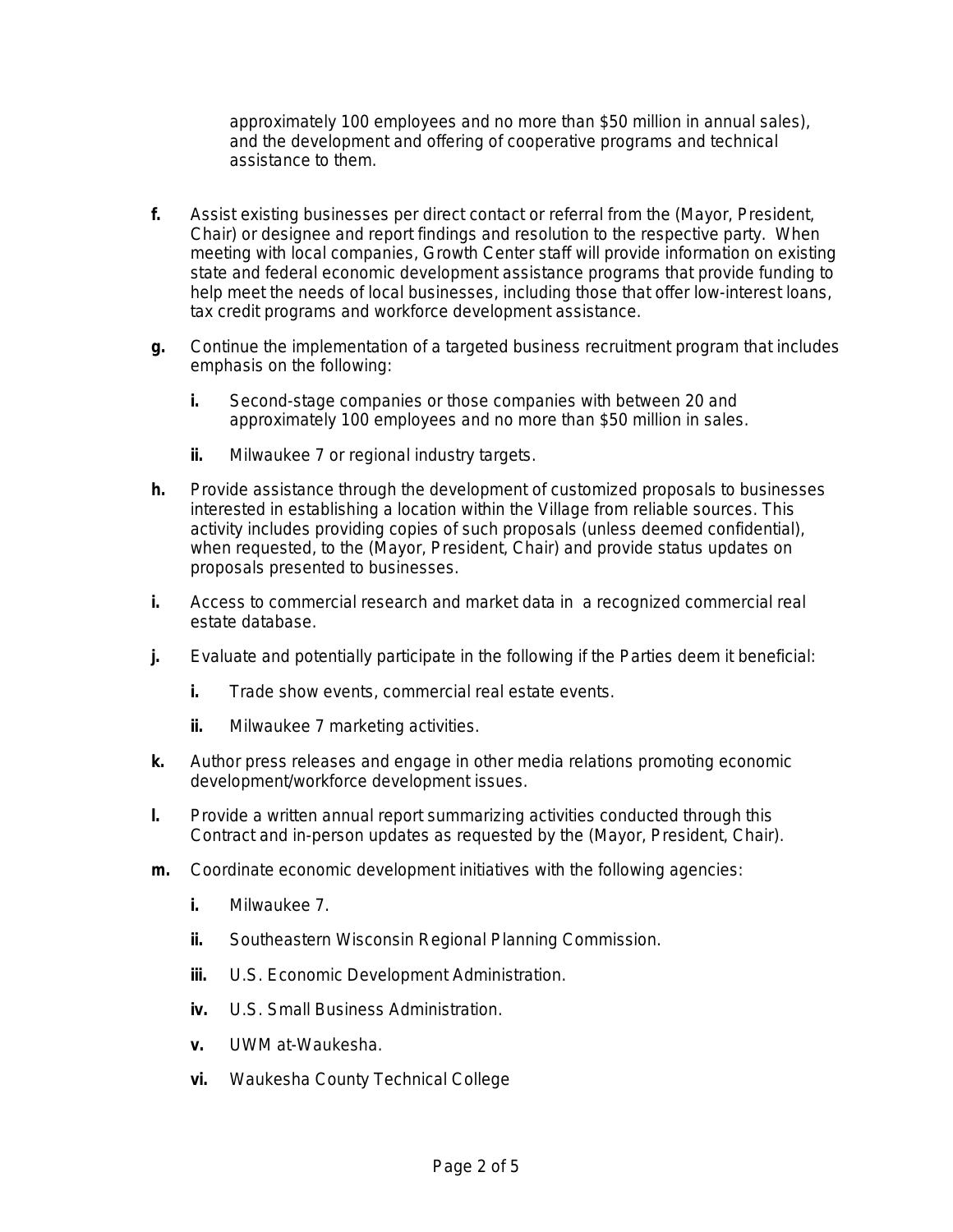- **vii.** Waukesha-Ozaukee-Washington Workforce Development, Board, and Forward Careers.
- **viii.** Wisconsin Economic Development Corporation.
- **ix.** Wisconsin Department of Administration.
- **x.** University of Wisconsin Small Business Development Center.
- **xi.** University of Wisconsin-Extension
- **xii.** Any other agencies that provide similar services or attempt to achieve similar objectives and may benefit the economic development of the Village.
- **n.** In general, throughout the term of this Contract, the Growth Center will act as the Village economic development advocate and will exercise its best good-faith efforts to promote business recruitment, business retention and expansion, community development and business finance.
- **2. Term.** The term of this Contract will commence upon its execution (herein referred to as Commencement Date) and its initial term will terminate on the date one year after the commencement of the obligation to provide the services listed in section 1. Thereafter, this Contract may be renewed for one-year renewal terms, by written amendment to this Contract executed by the Parties. Renewal terms shall commence on the anniversaries of the Commencement Date.
- **3. Payment.** The Village shall pay the Growth Center \$3,036.45 for its services for each year in which this Contract remains in effect within 2 months after the Commencement Date. Payment shall be made upon receipt of invoices from the Growth Center.
- **4. Standard of Work.** Growth Center will perform the Work according to generally-accepted industry practices.
- **5. Changes.** This Contract can only be amended by the written, mutual agreement of the Parties. No change to the scope of services, or the total amount to be paid to the Growth Center, shall be effective unless done by the written mutual agreement of the Parties.
- **6. Insurance.** The CONTRACTOR shall be solely responsible to meet CONTRACTOR'S insurance needs as detailed in the Certificate of Insurance herein attached and incorporated by reference as Attachment 3 during the terms of this Contract or any extension thereof. CONTRACTOR shall not allow subcontractors, if any, to commerce work until the aforementioned documents, where applicable, have been obtained from the subcontractor(s).
- **7. Records.** Records shall be maintained by the Growth Center with respect to all matters covered by this Contract. The records shall be maintained for a period of three (3) years after receipt of final payment under this Contract, except as otherwise authorized through this Contract or applicable State and federal regulations.
- **8. Documentation of Cost .** All costs shall be supported by properly executed payrolls, time records, invoices, contracts or vouchers, or other official documentation evidencing in proper detail the nature and propriety of other accounting documents pertaining in whole or in part to this Contract and shall be clearly identified and readily accessible.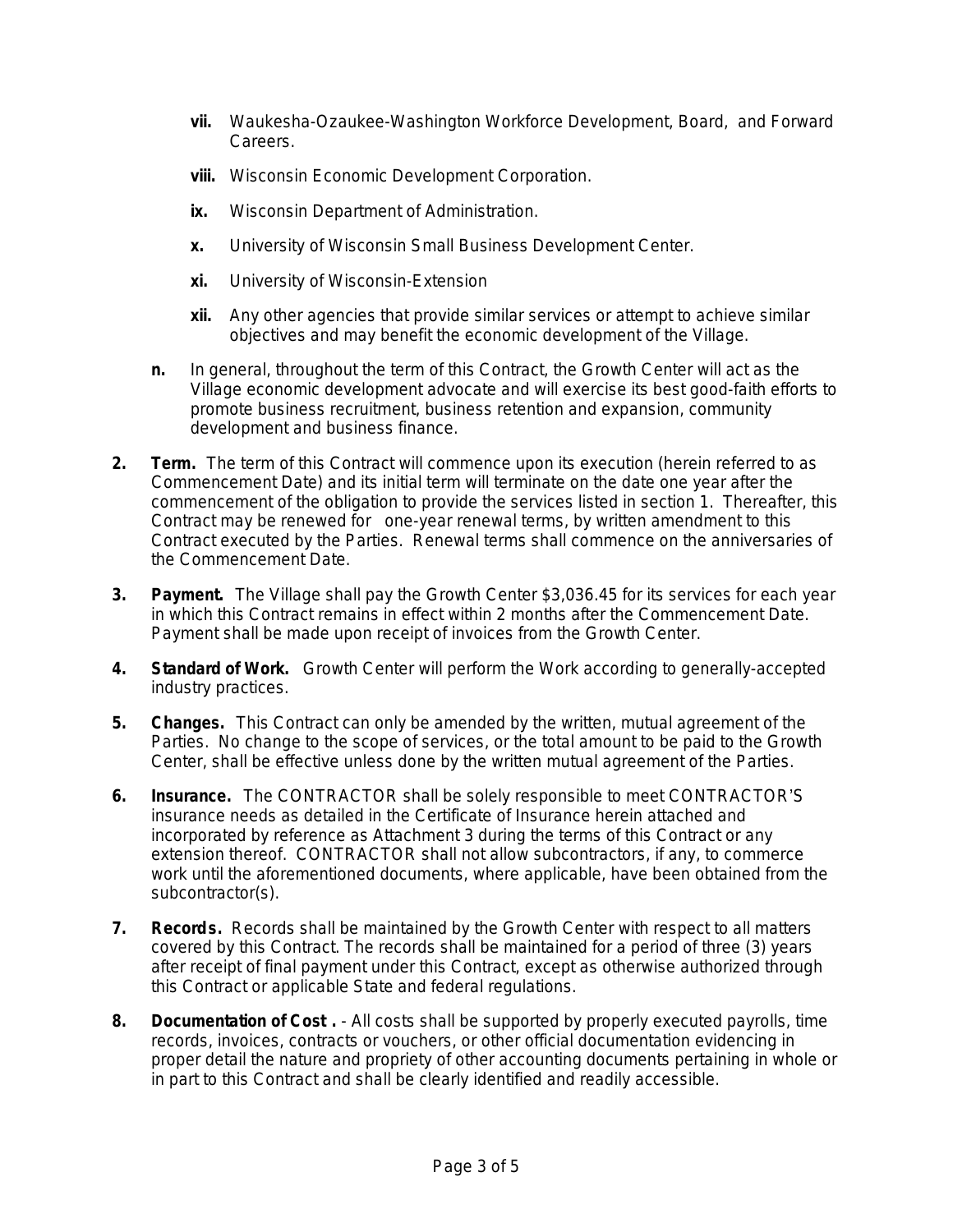- **9. Cooperation by Village.** The Village shall cooperate with the Growth Center in the performance of the services, and shall respond timely to all reasonable requests for information.
- **10. Parties Are Independent Contractors.** Nothing in this Contract shall be construed to create any relationship between the Parties other than independent contractors. Unless specifically provided in this Contract, the Parties are not agents for one another, have no authority to bind the other to contracts, and have no vicarious liability for the other's acts or omissions.

## **11. Indemnification and Defense of Suits :**

- **a.** The Growth Center agrees to indemnify, hold harmless, and defend the Village, its officers, agents, and employees from any and all liability including claims, demands, damages, actions or causes of action; together with any and all losses, costs, or expense, including reasonable attorney fees, where such liability is founded upon or grows out of the acts, errors, or omissions of the Growth Center, its employees, agents or subcontractors.
- **b.** The Village agrees to indemnify, hold harmless, and defend the Growth Center, its officers, agents, and employees from any and all liability including claims, demands, damages, actions or causes of action; together with any and all losses, costs, or expense, including reasonable attorney fees, where such liability is founded upon or grows out of the acts, errors, or omissions of the Village, its employees, agents or subcontractors.
- **c.** Notwithstanding the foregoing, nothing in this Contract, including the indemnification provision above, shall in any way constitute a waiver by the Village of any immunity, liability limitation, limitation on the amount recoverable, or other protections applicable to the under Section 893.80, Wis. Stats., or any other applicable statute or law.
- **12. Assignment Prohibited.** This Contract, and the Growth Center's responsibility to perform the services under this Contract, may not be assigned by the Growth Center without the Village written consent.
- **13. Notices.** All notices required by this Contract, and all other communications between the Parties, shall be addressed as follows:

To Village: Village of Elm Grove, Village Administrator, 13600 Juneau Road, Elm Grove, WI 53122

To Growth Center: Economic Development Director, 2717 N Grandview Blvd, Ste 300, Waukesha, WI 53188

- **14. Severability.** If any term of this Contract is held unenforceable by a court having jurisdiction, then to the extent the unenforceable term can be severed from the remainder of this Contract without affecting the enforceability of the remainder of this Contract or substantially frustrating its purpose, it will be so severed, and the remainder of this Contract will remain in effect and enforceable.
- **15. Governing Law and Jurisdiction.** This Contract will be construed and enforced according to the laws of Wisconsin. If a lawsuit arises out of this Contract, it shall be filed in the state